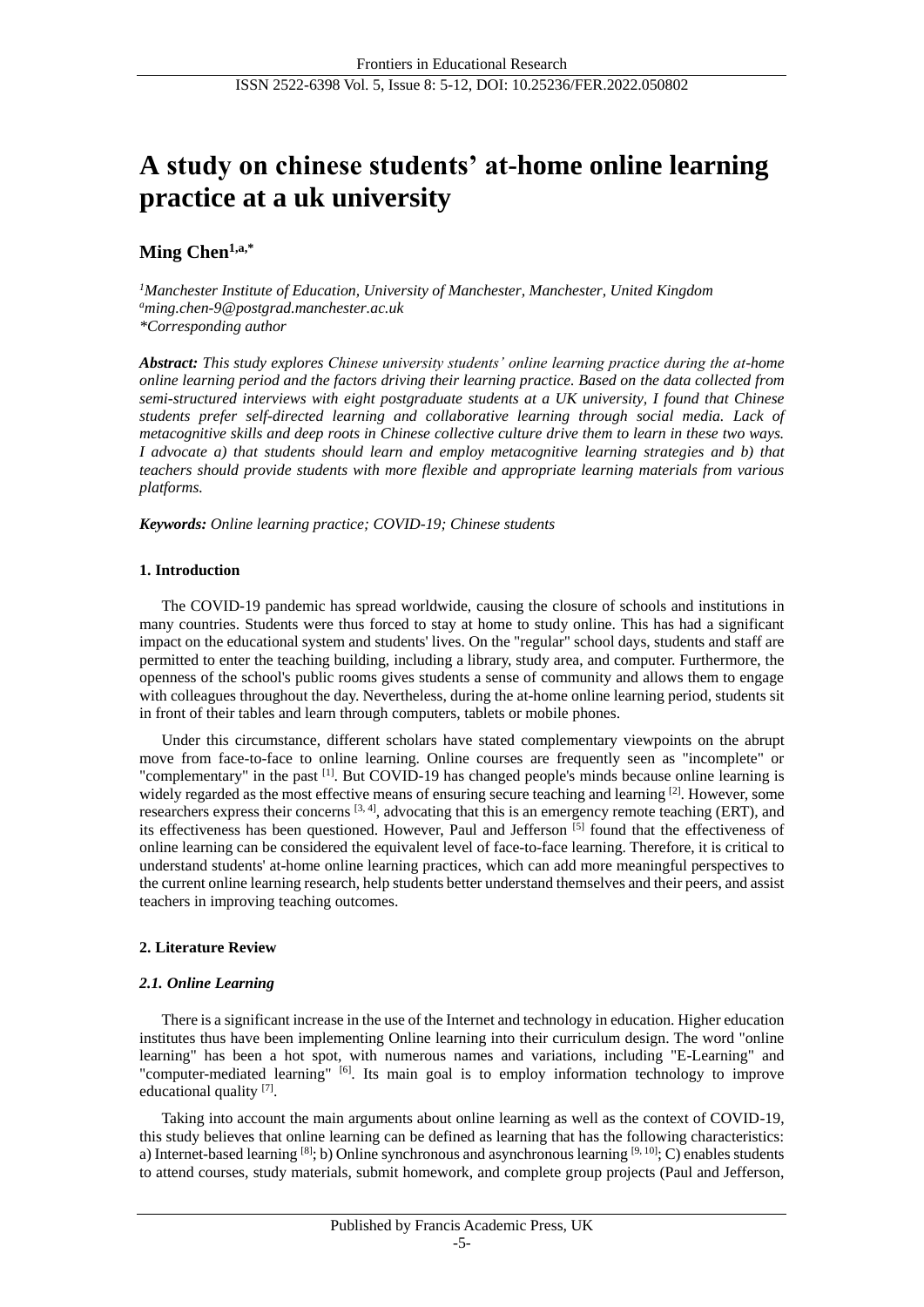2019); d) enables teachers to use ICT (such as the Internet, computer, telephone, radio, video, and others) to assist them in their teaching [11].

Education is more accessible than ever before because of online learning. This is because online learning is accessible  $^{[12]}$ , flexible  $^{[13]}$ , self-regulatory  $^{[14]}$ , and interactive  $^{[15]}$ . It has several benefits, including enhanced comfort and the ability for students to access materials regardless of their location or time. Teachers can also generate content, assignments, and activities on the learning management system (LMS), which students can access via computers and mobile devices. Various online learning apps, such as YouTube and Zoom, have recently evolved into virtual classrooms to assist teaching and learning activities.

#### *2.2. Online Learning in Higher Education during COVID-19*

Online learning is considered an essential educational approach during the pandemic. To combat COVID-19, many countries have suspended traditional face-to-face instruction to protect teachers and pupils. Many experts, however, consider online learning during the COVID-19 pandemic to be ERT, because the technical transformation of higher education institutions takes time, whereas COVID-19 requires a shift in teaching methods in a relatively short time [1]. Because of this, the learning effectiveness is questioned as many teachers lack online teaching experience, and students are unable to swiftly adapt to changes in the learning environment in this circumstance. The government encourages professionals, politicians, citizens, educators, and learners to investigate new possibilities.

Students face numerous diversions when studying online at home. First, families can shield students against the COVID-19 virus, but they can also cause behavioural and cognitive alterations [8]. Similarly, Firmansyah et al. [16] have a deep-seated attitude that schoolwork should not be done at home. As a result, being compelled to stay at home causes "learning shock," and human and pet invasions may cause interference and distraction [17]. Second, the significant unpredictability of COVID-19 causes students in higher education to procrastinate [18].

Nonetheless, students benefit from the convenience of online study. They can study and learn anytime and anywhere in the online learning environment. Second, they are accessible to diverse and flexible learning resources. They can use online blogs or websites to expand their online resources. Another study indicated that 73.9 per cent of respondents said online learning was more convenient since they could attend classes from the comfort of their own homes and have complete control over course materials  $[19]$ . Third, there are more flexible communication methods for both learners and teachers. Teachers and students can communicate asynchronously or synchronously using various media, including audio, video, and text, through online learning tools like Lark, DingTalk, and Teams. Finally, because teachers can employ online group discussions and other formats for learners to communicate with each other, synchronous learning can provide many opportunities for social contact [20].

Most significantly, there are numerous online learning tools available to pupils. The first is the schoolprovided LMS. LMS are software applications or web-based technologies used to organise, implement, and evaluate specific learning activities. The most common LMS in educational institutions is Blackboard, Moodle, WebCT, and desire2learn. Server-based or cloud-based software applications can store information about users, courses and content and provide spaces for learning and teaching without time and space constraints [21].

Second, social media has evolved into a tool for learning. Students can communicate with their peers, professors, and subject specialists more easily on social media. In the classroom, Ansari and Khan  $^{[22]}$ discovered that social media could foster creativity and make it easier for pupils to collaborate with their teachers. Furthermore, because people are in a crisis, they are more likely to spend time on social media to preserve social distance [23].

YouTube also plays a crucial role in providing multiple online learning approaches. Learners can access video content via YouTube, which offers many forms of learning resources, including lectures, tutorials, exercises, and vlogs <sup>[24]</sup>. YouTube is known for its "openness, non-threat, pleasant, and exploratory" nature as an informal learning environment [25].

#### *2.3. Research Questions*

Due to the convenience and flexibility of online learning, higher education institutes can deliver courses in a virtual learning environment. Nevertheless, researchers continue to doubt students' learning effectiveness [4]. In addition, students' learning practice in this complicated online environment has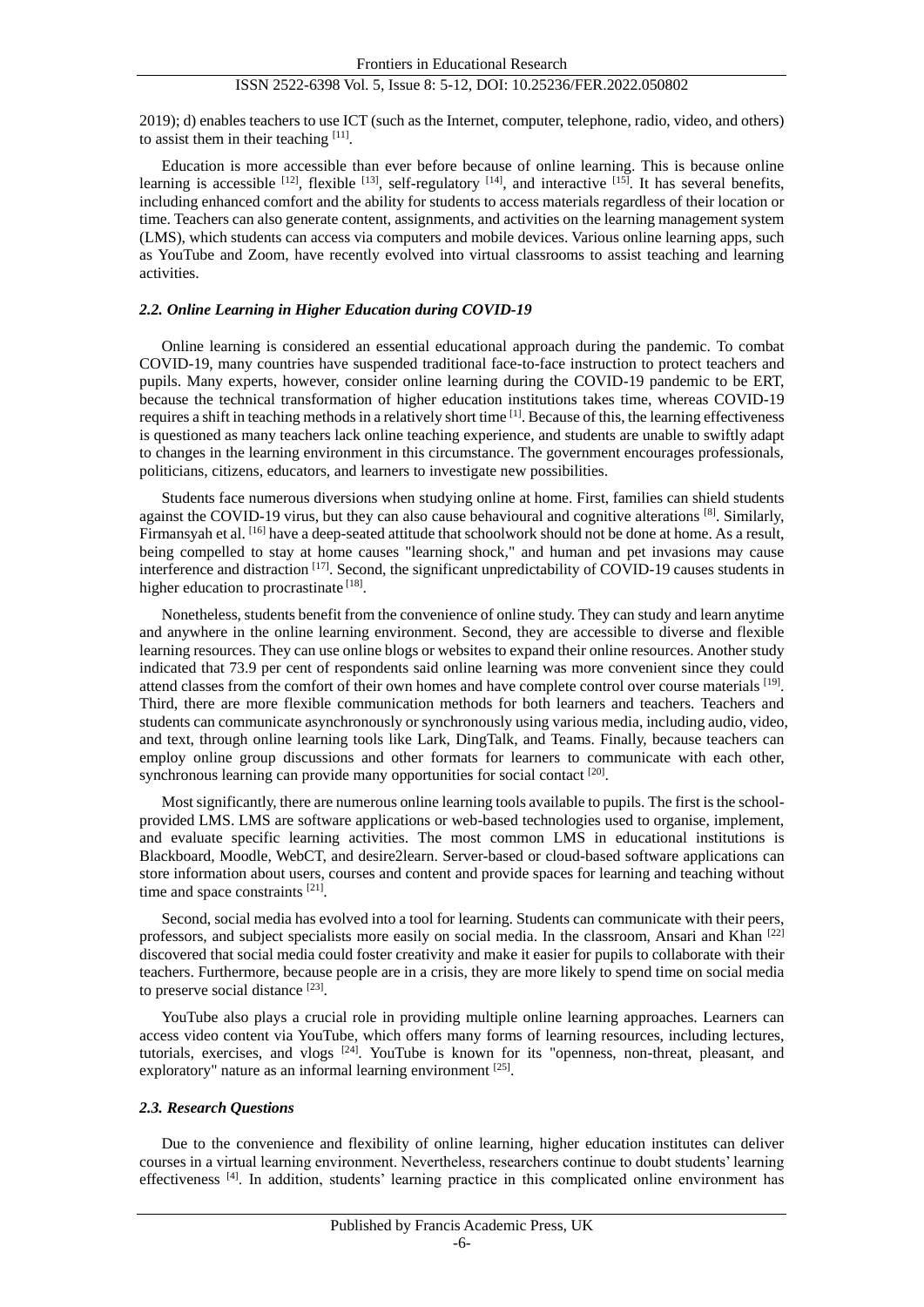piqued my curiosity. To better understand students' learning practice, I proposed the following research questions:

- 1) How do students learn during the at-home online learning period?
- 2) What are the factors driving them to learn in these ways?

# **3. Methodology**

According to two research questions, I conducted a qualitative and empirical study. I am a proponent of social constructivism in this study, which focuses on students' online learning practice. In some ways, it is self-evident that different people have various experiences over the course of a year, and students can use a range of online learning methods and strategies to achieve this. Constructivist research aims to create the most sophisticated description or explanation of a particular environment by involving researchers and participants, many of whom may have opposing viewpoints on specific situations  $[26]$ . Qualitative research can also capture social constructivism's worldview. Using qualitative approaches helps us explore a world we are unfamiliar with, and allows us to see a cultural lifestyle that is different from my own [27].

#### *3.1 Data Collection*

In this study, I utilised the convenience sampling approach to select 8 Chinese students from a Master's programme at a British university as the data source. First, I sent an email to this Master's program's students, asking if any of them would be interested in participating in my online learning research from 2020 to 2021. After getting the response, I sent an invitation email, which included the participant information form (PIS) and the informed consent form I created for the project. After getting their responses, I finally arranged the data collection.

The semi-structured interview method was used to collect data. The semi-structured interview is a type of interview that has been shown to be helpful in investigating experience and practice <sup>[28]</sup>. Zoom was used to conduct the interviews. Because most of the participants have a Mandarin Chinese background, the language during the interviews was Mandarin Chinese, which can guarantee accuracy without losing its connotation, ensuring the authenticity of the research results.

#### *3.2 Data Analysis*

The interview data were analysed using Braun and Clarke's topic analysis (TA) [29]. First, I read and reread the data several times to comprehend the meaning. I transcribe the data in Chinese to prevent it from losing the connotation. Second, I encode with data, with the focus on "how students learn online" and "what drives them to choose such tactics" throughout the process. Finally, I categorise and group the code into potential themes. In addition, I attempt to comprehend the connections between various categories.

# **4. Findings**

Findings from sections 4.1 and 4.2 answer research question 1: How do students learn during the athome online learning period? Results from sections 4.1 and 4.2 answer research question 2: What are the factors driving them to learn in these ways?

#### *4.1 Self-directed learning strategies*

All students said that the LMS is a good tool because they can obtain learning materials anytime and anywhere. They can also review asynchronous classes. Participant C said: "Lecture recording and broadcasting courses are time-saving and efficient."

However, teachers' materials are often overloaded, making them unable to complete the reading task. In addition, students generally felt that the LMS is cumbersome, and some materials stored by teachers are difficult to find. They also complained that the LMS always meets technical problems, but they failed to contact the IT team to help solve them in time.

*Participant E: Blackboard doesn't work from time to time. And we have to email the IT apartment,*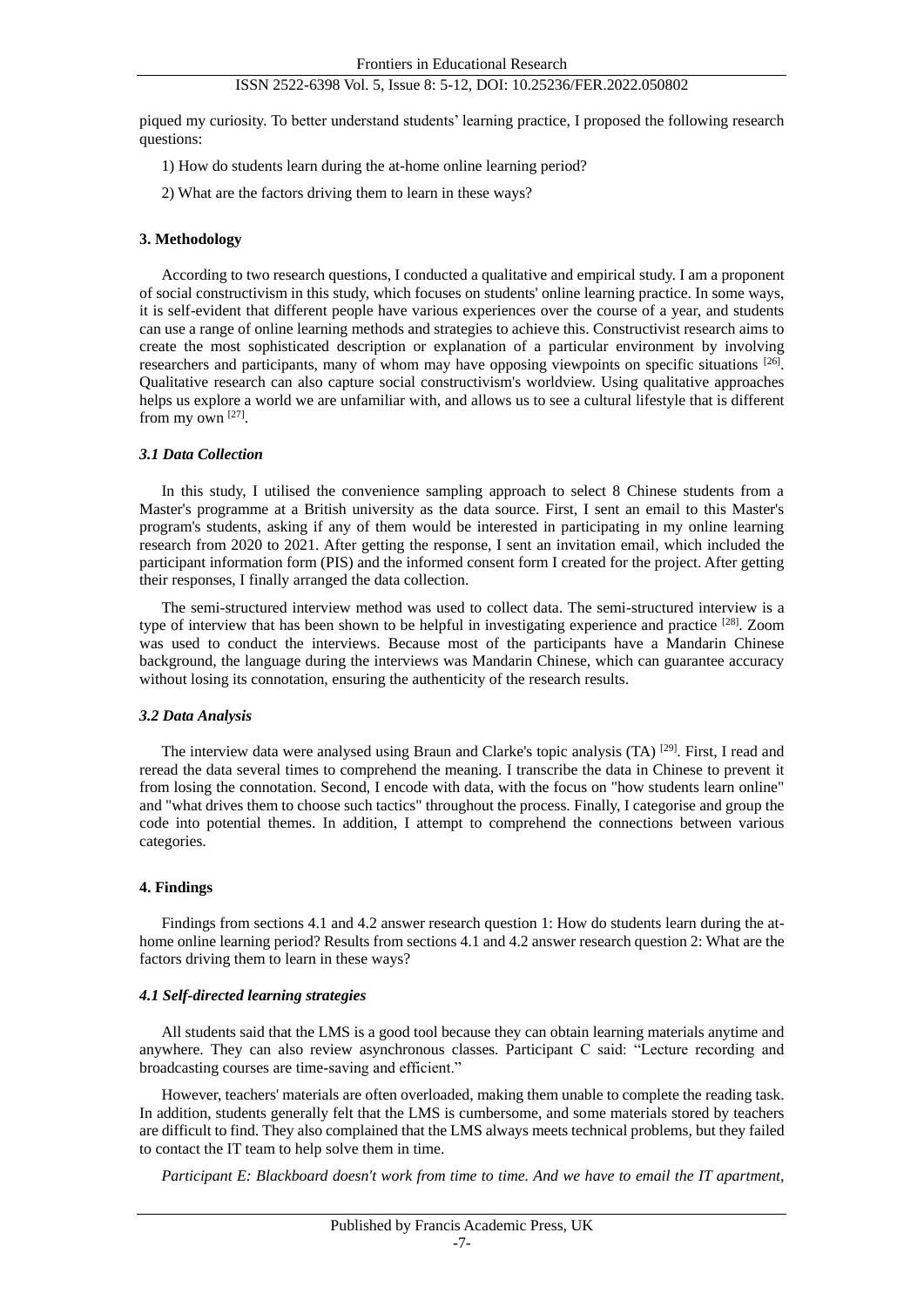*but only got a reply after a few days, which is slowing the efficiency.*

In this case, they chose not to follow the teacher's steps in the LMS. Instead, they turned to searching Google and Youtube to learn.

*Participant G: I do not use BlackBoard so often, and I prefer Google or YouTube, where the learning materials, educational videos, and professors' blogs...help me understand the notions faster than reading papers.*

The role of YouTube cannot be underestimated because it provides a variety of content for online learning. Earlier, Downes <sup>[30]</sup> also found that people can learn in a self-directed way on YouTube because it is both educational and enjoyable.

#### *4.2 Strategies of cooperative learning through social media*

In addition to self-directed learning, some participants also claimed that they enjoyed the collaborative learning on WeChat. In social media groups (a virtual community of social media), students can easily learn and communicate with each other.

*Participant B: we have groups on WeChat... Specific groups are for particular course units... We share materials or solve problems together... Which helps reduce my stress.*

*Participant A: When we are being together...we solve problems faster. For example, when one person answers the questions in some online discussions, the other people can search for answers quickly.*

Some people believe that peer pressure in a social group will motivate them to study. To some extent, peers' reminders make them feel stressed.

*Participant F: in the WeChat group, we learned about each other's learning through sharing... If someone tells me that they have completed their homework... Then I immediately feel pressure... I also have to complete my task.*

Khan et al.  $[23]$  added that social media provides a learning platform for students to communicate with their peers and teachers. Ansari and Khan <sup>[22]</sup> found that students become more creative and energetic on social media, so they can easily collaborate with teachers.

#### *4.3 Lack of Metacognitive Learning Strategies*

Although self-directed learning provides learning flexibility, it is still not perfect. Participant C added, "I feel exhausted... I always have to design tasks and perform them myself". Students were unable to self-discipline in this online learning process. Some students were also easily attracted by family items. Participant A said, "My pet likes to walk around in front of me... When I'm tired, I want to touch my cat, and then I can't control playing with it."

Therefore, it is concluded that students lack metacognitive learning strategies. Metacognition is a tool that can help students engage with their learning process, learn, or create knowledge, improve their creativity, and increase intrinsic motivation skills [31]. If students are not equipped with metacognitive strategies, they cannot deal with learning issues as they can reflect on their learning  $[32]$ . In such a case, students think they have experienced a decline in interest this year.

*Participant B: At the beginning of each semester, I have a new feeling, so I can keep a relatively high motivation to learn… At the end of the semester, I can also keep a high level of learning because I need to finish the examination… But I am negative during the semester…*

*Participant H: I hope someone can urge me or encourage me...I feel like I am not motivated to learn at all.*

At the same time, as technologies provide flexibility for learning, YouTube offers a variety of channels for informal learning, allowing learners to learn video content through lectures, tutorials, exercises, guides, video logs and information videos. YouTube can be seen as an informal learning environment with "open, non-threatening, pleasant and exploratory" characteristics <sup>[33]</sup>. However, because of this, YouTube is also easy to become a distraction tool.

*Participant B: I think it's hard for you to read the literature with your heart...Going to YouTube for concepts and explanations is a great way to learn. I might be able to make sense of the knowledge in ten minutes.*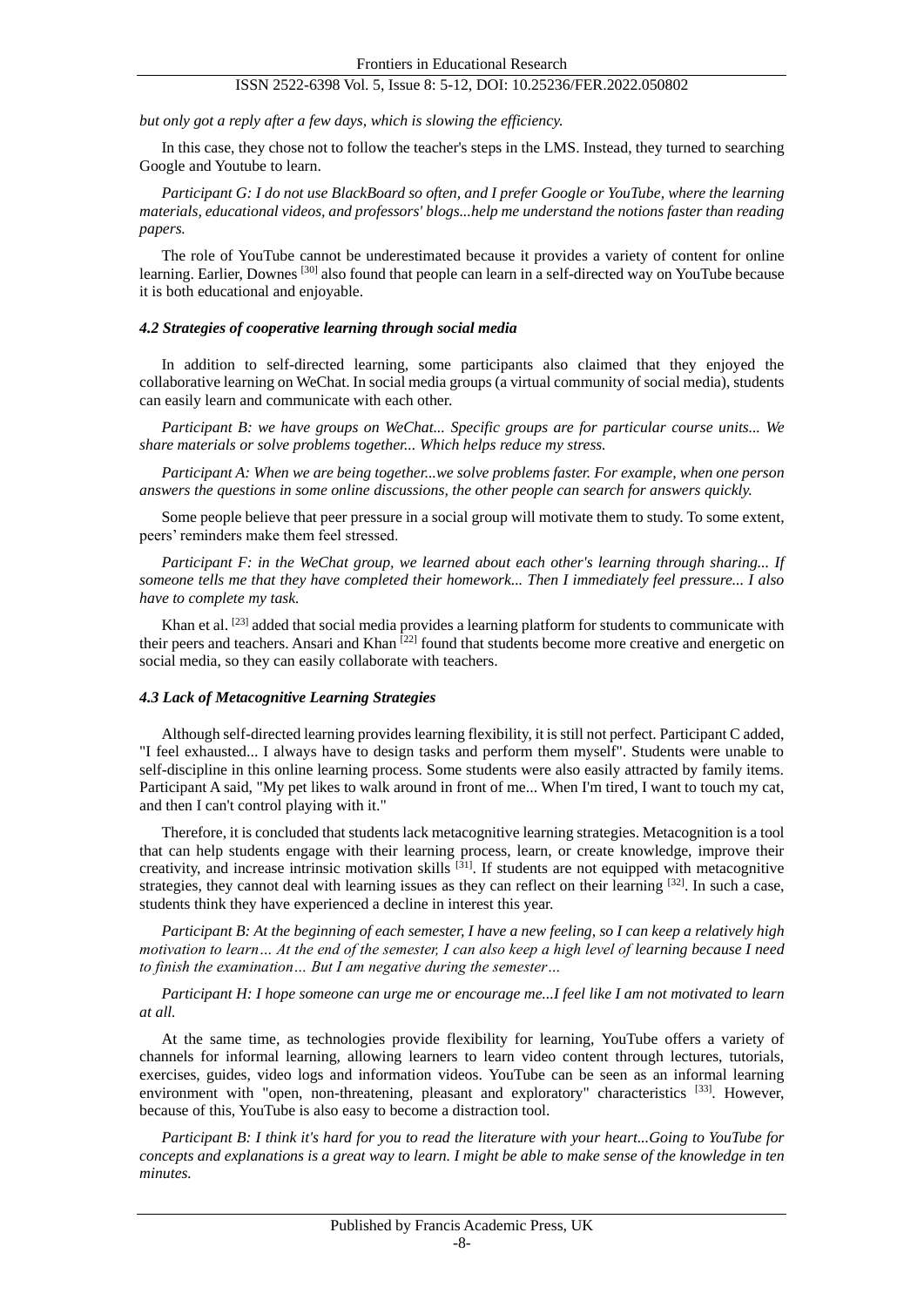*Participant D: I think it is so easy to be attracted to all kinds of content on YouTube...I intended to use it to see videos related to the course, but I saw many films on YouTube this year, especially those short films.*

Du Toit and Kotze  $^{[34]}$  concluded that self-regulation is synonymous with metacognitive strategies, and self-regulation is a crucial element of learning well online. In such a case, students cannot study at ease, and their learning environment is full of distractions. As time went by, they were trapped in the lack of metacognitive learning strategies.

#### *4.4 The Influence of Collectivism Culture*

Some participants (A, C, G and H) emphasise the importance of collectives. They claimed that a learning collective is similar to a learning group for Chinese students. They believed that a person in the collective is not only studying for his/her own, but for the overall achievement and honour of the whole class.

*Participant C: the relationship between my classmates and me is not just like passing by. We are a class and a whole collective. Then, we must all be responsible for each other's learning and how to build a better team… But if we learn online, especially on asynchronous courses, we will lose this sense of responsibility.*

*Participant E: When we choose optional courses, we will establish WeChat groups to simulate and create a collective atmosphere...What can we discuss and solve together...Some course teachers will also select Microsoft Teams, which makes me think this teacher is very nice.*

Thus, people from a collective culture (including China) pay more attention to group norms and goals than self-driven individuals, and they are interdependent within the group  $[35]$ . But in the online learning environment, they cannot feel this collective atmosphere.

*Participant D: I can't feel the warmth of the class. I seem to be separated from the collective... Most of the time, I fight alone. I study and do my homework alone for a year… I feel like I'm just self-taught.*

A strong sense of loneliness has put much pressure on their study. Chinese students don't like to study alone. Islam et al. [36] found that during COVID-19, social media enhanced connectivity, played a more critical role in education, and created opportunities for people to carry out cooperative learning. Thus, "we prefer to build an online discussion group on WeChat to reach group members" (Participant E).

# **5. Discussion and Conclusion**

According to my findings, Chinese students prefer to use it in a self-directed way. Learning becomes more autonomous as technology advances and the online learning environment becomes more flexible [37]. The most significant benefit of LMS tools is that teachers may upload educational materials to the system, which students can access. Another advantageous feature is that lecture recording, and broadcasting courses help save time and effort. However, even though students can benefit from LMS during online learning, they still complain that it is too difficult to use. "When you learn on an LMS, many files are stored like a maze…There are far too many documents... We don't have enough time to process all of the information" (Participant E). This exemplifies the difficulty of using an LMS as schools overemphasise LMS features while forgetting their clucky-to-use characteristic.

So, if students are fed up with LMS, where can they learn? Based on my studies, I found that pupils learn through social media. YouTube has shown to be an effective instructional tool for learners (Lange, 2019). Other social media platforms, such as Tencent's WeChat and Microsoft's Teams, aid in forming communities and facilitating group discussions.

In a time of crisis, Chinese students' new learning strategy departs from typical learning styles. There could be two explanations for this. To begin with, students lack metacognitive learning methods [34]. Students have excessive freedom because of the high level of flexibility in the online learning environment. There is no restraint or pressure from peers or teachers, and there is no pressure from social interaction. Some students believe that "the only source of stress is the course assignment deadline." They cannot concentrate on their schoolwork in an entirely self-directed setting. Furthermore, "There is a variety of distractions at home… I hope someone can supervise me" (Participant G).

As a result, Chinese students create virtual communities on social media under the influence of collectivism. Because "anything can be told in the group, and I can ask questions directly…This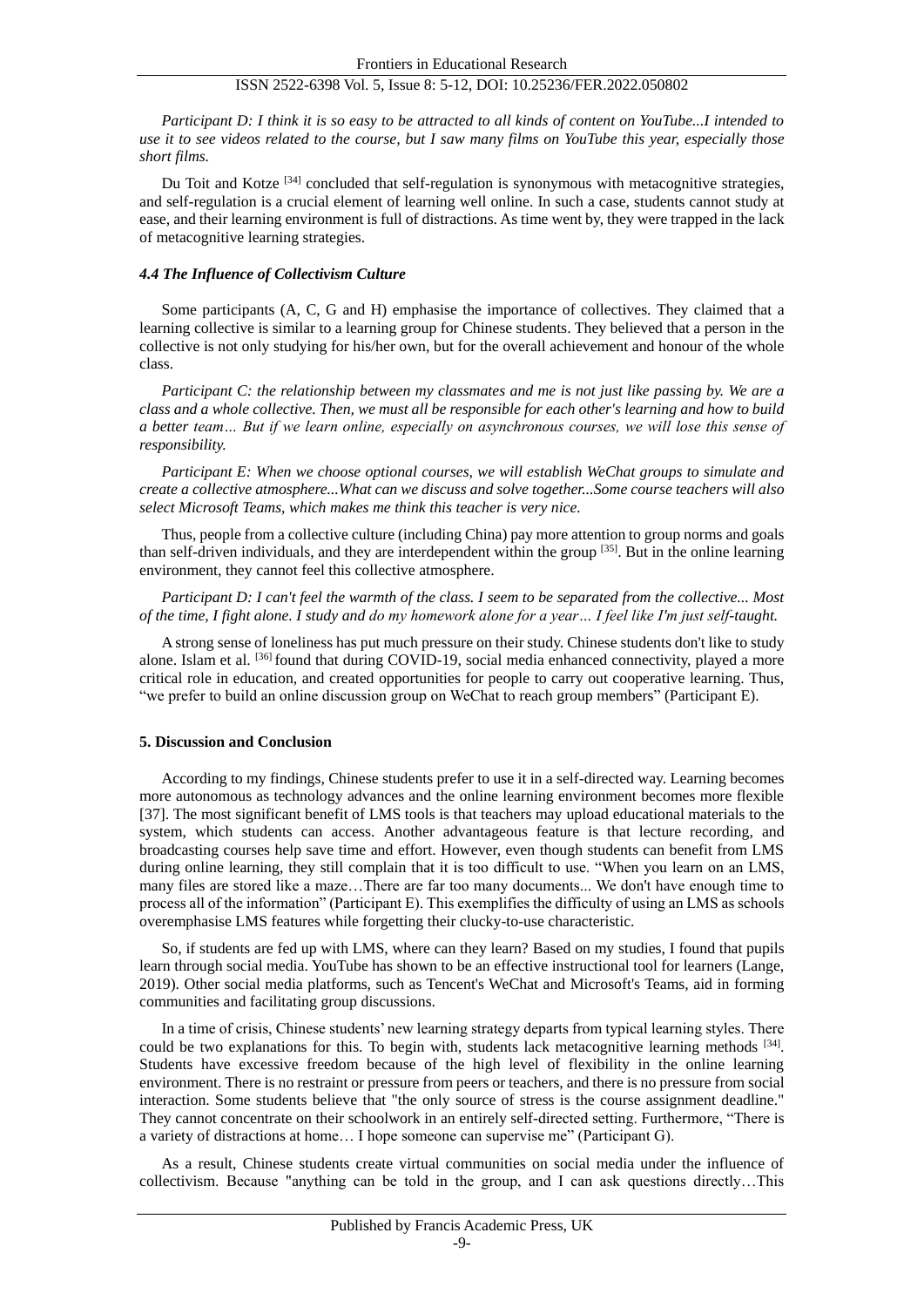community works efficiently… Compared with my colleagues, they prefer to use email, which is inefficient for me."

After gaining a thorough grasp of the students' experiences, I realised that this year's work was quite difficult. In the wake of the latest COVID-19 pandemic, online learning is not one of the most effective teaching options. My research indicates that, for Chinese students, social and cultural factors have a considerable impact on the integration, acceptance, and value of technology. Online learning can only improve students' efficiency to a limited extent, and it can also be a frustrating experience. As a result, I've made the following suggestions in this regard.

Students must self-monitor and use proper metacognitive methods to self-regulate. According to Uppal and Kumar [38], online teaching will fail if students are not metacognitive learners. There are delays, loss of interest, and ICT fatigue in the learning process because students are not metacognitive learners [31]. Second, I urge students to take advantage of online learning's flexibility by learning at their own pace and using their tactics.

The flexibility of online learning should also be the primary consideration for teachers. They can make more flexible use of online learning resources instead of putting all course materials on the LMS. Students may benefit from the shared fantastic blogs or YouTube channels since they believe information on social media can be comprehended more easily.

This research offers ways to understand online learning practice from the perspective of Chinese students at a UK university, which is critical in a crisis. Even if in the post-COVID-19 climate, will higher education turn entirely back to the traditional learning normal? There have been no answers. This paper aims to demonstrate Chinese students' online learning practice. Future studies may seek to learn more about the perspectives of key social groups, such as international students, teachers, principals, and teachers who do not utilise technology, to understand better how educational technology might support learning.

#### **Acknowledgements**

I would like to express my deep gratitude to my research supervisor Dr. Taslima Ivy, for her patient guidance and warm encouragement.

#### **References**

*[1] Strielkowski, W. (2020) COVID-19 Pandemic and the Digital Revolution in Academia and Higher Education. https://doi.org/10.20944/preprints202004.0290.v1*

*[2] Jena, P. K. (2020) Online Learning during Lockdown Period for COVID-19 in India. Rochester, NY: Social Science Research Network. Retrieved from https://papers.ssrn.com/abstract=3691545*

*[3] Hodges, C., Moore, S., Lockee, B., Trust, T., and Bond, A. (2020) The Difference Between Emergency Remote Teaching and Online Learning. Educause Review, 27, 1–12.*

*[4] Lemay, D. J., Bazelais, P., and Doleck, T. (2021) Transition to Online Learning during the COVID-19 Pandemic. Computers in Human Behavior Reports, 100130. https://doi.org/10.1016/ j.chbr.2021.100130*

*[5] Paul, J., and Jefferson, F. (2019) A Comparative Analysis of Student Performance in an Online vs Face-to-Face Environmental Science Course From 2009 to 2016. Frontiers in Computer Science, 1, 7. https://doi.org/10/gmkntd*

*[6] Cojocariu, V.-M., Lazar, I., Nedeff, V., and Lazar, G. (2014) SWOT Analysis of E-learning Educational Services from the Perspective of their Beneficiaries. Procedia - Social and Behavioral Sciences, 116, 1999–2003. https://doi.org/10/gmmsfq*

*[7] Howlett, D., Vincent, T., Gainsborough, N., Fairclough, J., Taylor, N., Cohen, J., and Vincent, R. (2009) Integration of a Case-Based Online Module into an Undergraduate Curriculum: What is Involved and is it Effective? E-Learning and Digital Media, 6(4), 372–384. https://doi.org/10/dbjvbj*

*[8] Batubara, I. H., Nur, K., Lubis, A. T., and Arianto, N. (2021) The Effectiveness of Learning Using Social Media during the Covid 19 Pandemic in Higher Education. Budapest International Research and Critics Institute (BIRCI-Journal): Humanities and Social Sciences, 4(2), 2177–2183. https://doi.org/10/gmwfn6*

*[9] Buzzetto-Hollywood, N. (2015) Student Attitudes Towards the Integration Of YouTube In Online, Hybrid, And Web-Assisted Courses: An Examination Of The Impact Of Course Modality On Perception. MERLOT Journal of Online Learning and Teaching, 11, 55–73.*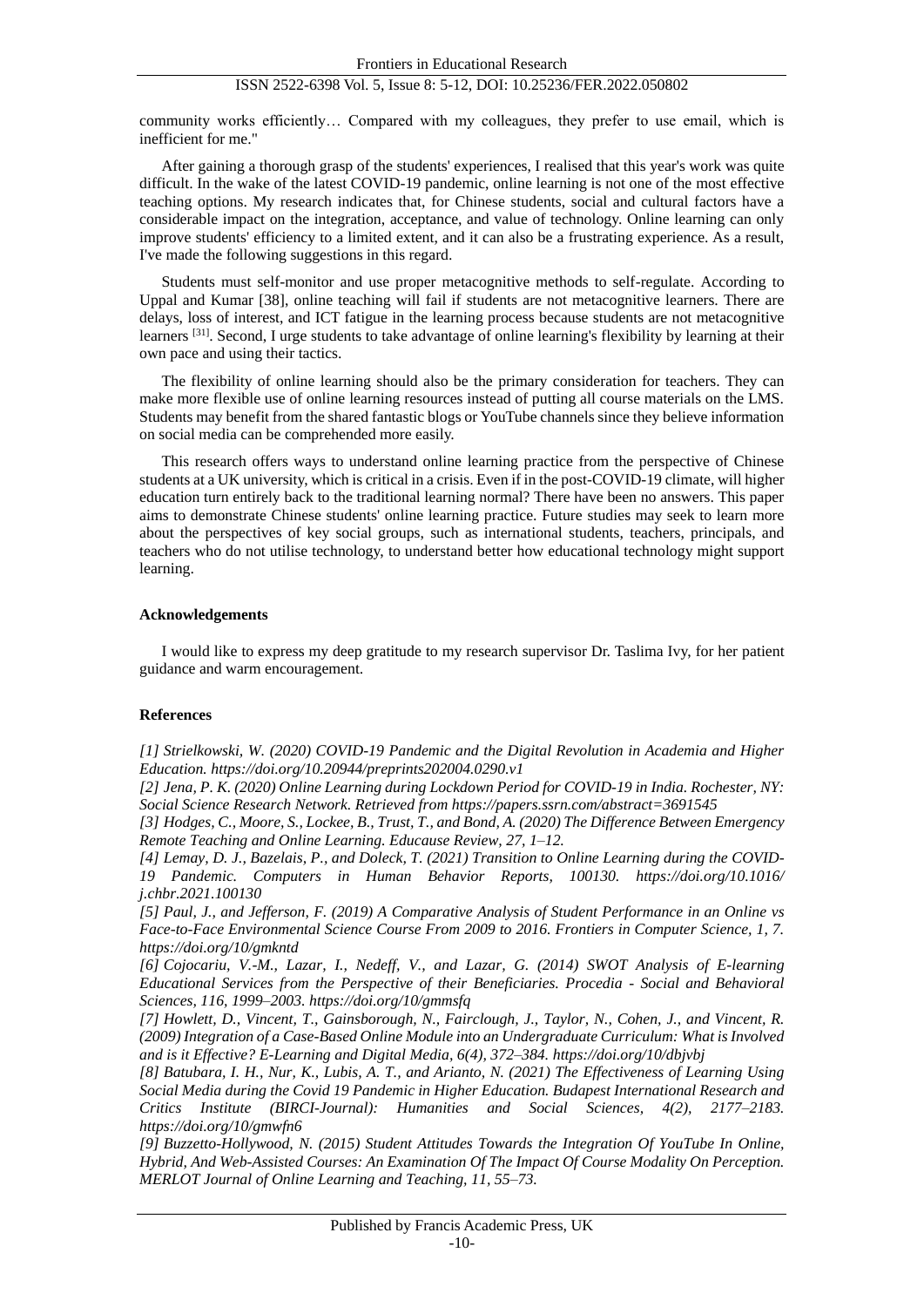*[10] Hrastinski, S. (2008) Asynchronous and Synchronous E-learning. Educause quarterly, 31(4), 51– 55.*

*[11] Masrom, M. (2007) Technology acceptance model and E-learning. 12th International Conference on Education, 21.*

*[12] Adebo, P. (2018) Online teaching and learning. International Journal of Advanced Research in Computer Science and Software Engineering, 8, 73. https://doi.org/10/gmk8kq*

*[13] Smedley, J. (2010) Modelling the Impact of Knowledge Management Using Technology. OR insight, 23(4), 233–250. https://doi.org/10/d7hwcv*

*[14] Dhawan, S. (2020) Online Learning: A Panacea in the Time of COVID-19 Crisis. Journal of Educational Technology Systems, 49(1), 5–22. https://doi.org/10/ghj59m*

*[15] Leszczyński, P., Charuta, A., Laziuk, B., Glązkowski, R., Wejnarski, A., Roszak, M., and Kolodziejczak, B. (2018) Multimedia and Interactivity in Distance Learning of Resuscitation Guidelines: A Randomised Controlled Trial. Interactive Learning Environments, 26(2), 151–162. https://doi.org/ 10/gmv99n*

*[16] Firmansyah, R., Putri, D. M., Wicaksono, M. G. S., Putri, S. F., Widianto, A. A., and Palil, M. R. (2021) Educational Transformation: An Evaluation of Online Learning Due to COVID-19. International Journal of Emerging Technologies in Learning, 16(7), 61–76. https://doi.org/10.3991/ijet.v16i07.21201 [17] Adedoyin, O. B., and Soykan, E. (2020) Covid-19 Pandemic and Online Learning: The Challenges and Opportunities. Interactive Learning Environments. https://doi.org/10.1080/10494820. 2020. 1813180*

*[18] Hong, J.-C., Lee, Y.-F., and Ye, J.-H. (2021) Procrastination Predicts Online Self-regulated Learning and Online Learning Ineffectiveness during the Coronavirus Lockdown. Personality and Individual Differences, 174, 110673. https://doi.org/10/gh3ft9*

*[19] Maqableh, M., and Alia, M. (2021) Evaluation Online Learning of Undergraduate Students Under Lockdown amidst COVID-19 Pandemic: The Online Learning Experience and Students' Satisfaction. Children and Youth Services Review, 128, 106160. https://doi.org/10.1016/j.childyouth.2021.106160*

*[20] McBrien, J. L., Cheng, R., and Jones, P. (2009) Virtual Spaces: Employing a Synchronous Online Classroom to Facilitate Student Engagement in Online Learning. International Review of Research in Open and Distributed Learning, 10(3). https://doi.org/10/gg9psz*

*[21] Sharma, A., and Vatta, S. (2013) Role of Learning Management Systems in Education. International Journal of Advanced Research in Computer Science and Software Engineering, 3(6), 997–1002.*

*[22] Ansari, J. A. N., and Khan, N. A. (2020) Exploring the Role of Social Media in Collaborative Learning the New Domain of Learning. Smart Learning Environments, 7(1), 9. https://doi.org/10/ggpbz3 [23] Khan, M. A., Vivek, V., Nabi, M. K., Khojah, M., and Tahir, M. (2020) Students' Perception towards E-Learning during COVID-19 Pandemic in India: An Empirical Study. Sustainability, 13(1), 57. https://doi.org/10.3390/su13010057*

*[24] Lange, P. G. (2019) Informal Learning on YouTube. The International Encyclopedia of Media Literacy, 1–11.*

*[25] Boekaerts, M., and Simons, R.-J. (1995) Leren en Instructie: Psychologie van de Leerling en Het Leerproces (2., gewijzigde dr.). Assen: Van Gorcum.*

*[26] Wilson, C. B., and Clissett, P. (2011) Involving Older People in Research: Practical Considerations when Using the Authenticity Criteria in Constructivist Inquiry: Involving Older People in Research. Journal of Advanced Nursing, 67(3), 677–686. https://doi.org/10/c9rrhm*

*[27] Braun, V., and Clarke, V. (2013) Successful Qualitative Research: A Practical Guide for Beginners. London: SAGE.*

*[28] Lynam, S., and Cachia, M. (2018) Students' Perceptions of the Role of Assessments at Higher Education. Assessment and Evaluation in Higher Education, 43(2), 223–234. https://doi.org/10/gfn86w [29] Braun, V., and Clarke, V. (2006) Using Thematic Analysis in Psychology. Qualitative Research in Psychology, 3(2), 77–101. https://doi.org/10/fswdcx*

*[30] Downes, S. (2010) New Technology Supporting Informal Learning. Downes, S.Journal of Emerging Technologies in Web Intelligence, 2, 27–33. https://doi.org/10/dm2jn9*

*[31] Carolina Torres Escobar, A. (2021) Enhancing Self-Regulation and Metacognition in Online Learning. In Education in Childhood [Working Title]. IntechOpen. https://doi.org/10.5772/ intechopen.99104*

*[32] Flavell, J. H. (1981) 11 Monitoring Social Cognitive Enterprises: Something Else that may Develop in. Social Cognitive Development: Frontiers and Possible Futures, 1, 272.*

*[33] Tan, E. (2013) Informal Learning on YouTube: Exploring Digital Literacy in Independent Online Learning. Learning, Media and Technology, 38(4), 463–477. https://doi.org/10/gmk75q*

*[34] Du Toit, S., and Kotze, G. (2009) Metacognitive Strategies in the Teaching and Learning of Mathematics. Pythagoras, 0(70), 57–67. https://doi.org/10/gmwpnw*